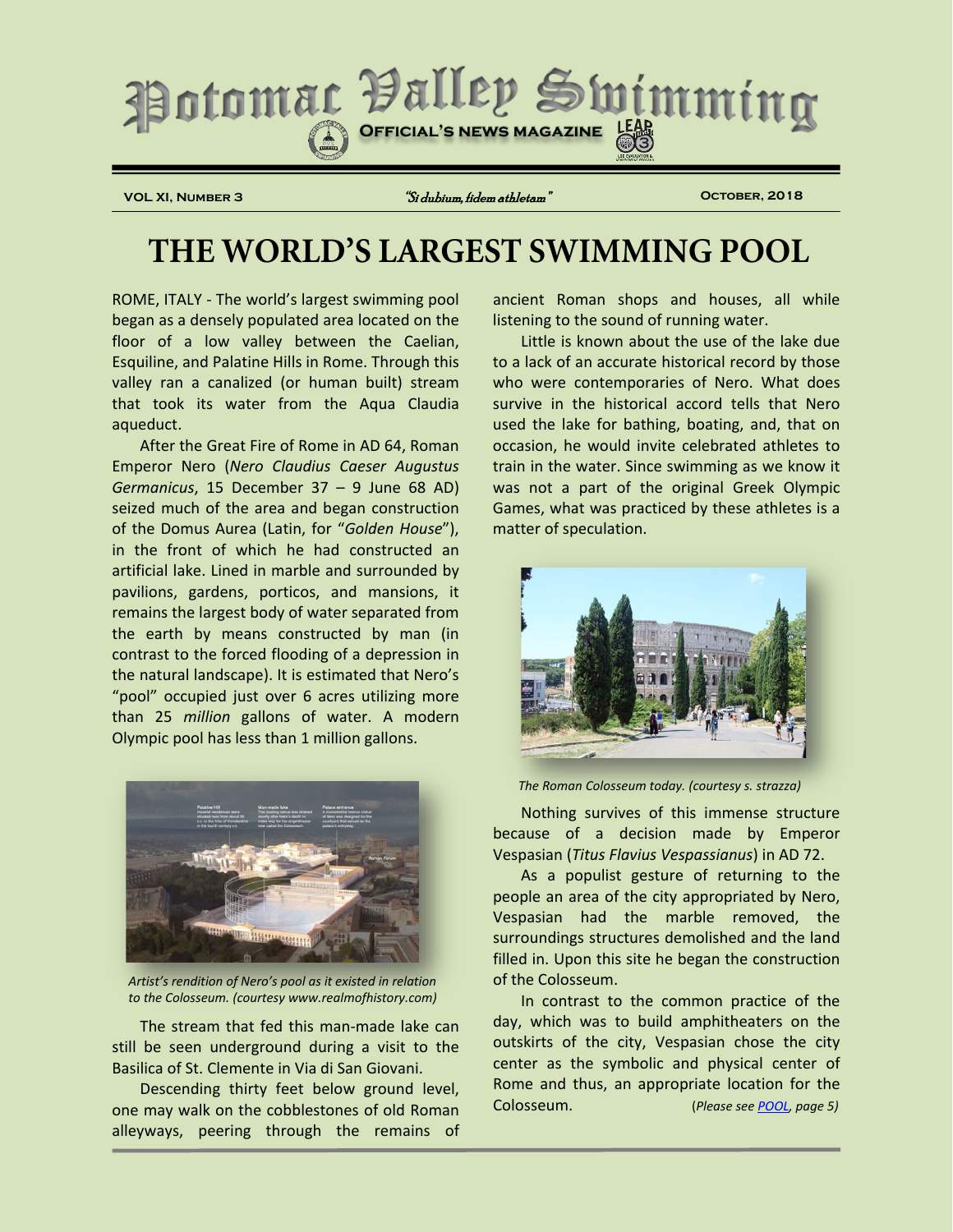OFFICIAL'S INSTRUCTION

Jack's Corner



# **Why Do We Do That?**

**By Jack Neill**

Swimming officials have a lot of practices and procedures that we perform on deck. Some are spelled-out in the rulebook, some we learn by observing other officials. Nearly all the time there are very good reasons for doing the things we do.

Take, for instance, the Declared False Start or DFS. Years ago, a swimmer who was seeded in an event and did not appear on the block to compete in the event could be disqualified for the remainder of the session or even the entire meet. In an effort to avoid the penalty, swimmers who didn't want to swim the event would often step up for their heat and intentionally false start.

This wasted a lot of time in the days when false starts were recalled and was quite disruptive to the rest of the field. So, section 101.1.3E was added to the rulebook enabling a swimmer to declare a false start prior to the start of his or her heat. Such declaration goes into the books as a disqualification and, it counts against the maximum number of events allowed at the session or meet, but it spares the swimmer from the penalties of missing his or her heat.

The Declared False Start rule minimizes meet disruption and allows the session to smoothly continue. Note that a DFS typically may not be used in the Finals session of a Prelims/Finals meet; specific scratch procedures for such a situation should be indicated in the meet announcement.

Another "why do we do that" process occurs after an event has been completed. If you are on a radio or standing close by, you might hear the Deck Referee tell the Administrative Official, "Event 12 is closed with 6 No Shows, 2 Disqualifications, and 2 Declared False Starts," or something similar. This tells the AO that the event is complete, all DQs have been submitted to the table, and the results can be compiled. The AO will verify the numbers with the HyTek results. If there is a discrepancy, the AO and the Deck Referee will huddle together to determine the correct numbers before the event is posted

Lastly, we're used to hearing the series of short whistles followed by the long whistle to tell swimmers to step up onto the blocks. But what about that additional long whistle for backstroke? This one comes directly from the rulebook: "At the Referee's first long whistle, the swimmers shall immediately enter the water, and at the second long whistle shall return without undue delay to the starting position." In effect, that second long whistle tells the swimmers to return to the wall, set their feet, and assume a starting position.

Many referees blow this whistle too late, waiting until the swimmers have already assumed a starting position. USA Swimming advises that the Referee blow the second long whistle as soon as the last swimmer's head surfaces after entering the water.  $\circledcirc$ 

| EVENT LIST - Friday-11-14 BOYS Session - Yards - (Session 2A) |      |     |               |                                     |              |   |   |  |                          |                             |
|---------------------------------------------------------------|------|-----|---------------|-------------------------------------|--------------|---|---|--|--------------------------|-----------------------------|
|                                                               | Evt# | Rnd | <b>Status</b> | <b>Event Name</b>                   | <b>Heats</b> |   |   |  |                          | NS DQ DFS Actual Start Time |
|                                                               | 6    |     | Scored        | Boys 11-12 200 Yard Medley Relay    |              | ٠ |   |  | $\overline{\phantom{0}}$ |                             |
|                                                               | 8    |     | <b>Scored</b> | Boys 13-14 200 Yard Medley Relay    | 3            | × | ÷ |  | $\overline{\phantom{a}}$ |                             |
|                                                               | 10   | P   | Done          | Boys 12 & Under 200 Yard Backstroke |              | ÷ | 3 |  | $\overline{\phantom{a}}$ |                             |
|                                                               | 12   | P   | Done          | Boys 13-14 100 Yard Breaststroke    | 11           | ۳ | 6 |  | - 27                     |                             |
|                                                               | 16   | P   | Done          | Boys 11-12 50 Yard Breaststroke     | 11           | ٠ |   |  | $\overline{\phantom{a}}$ |                             |
|                                                               |      |     |               |                                     |              |   |   |  |                          |                             |

*Example of a Hy-Tek display showing No-shows, DQs and Declared False Starts.*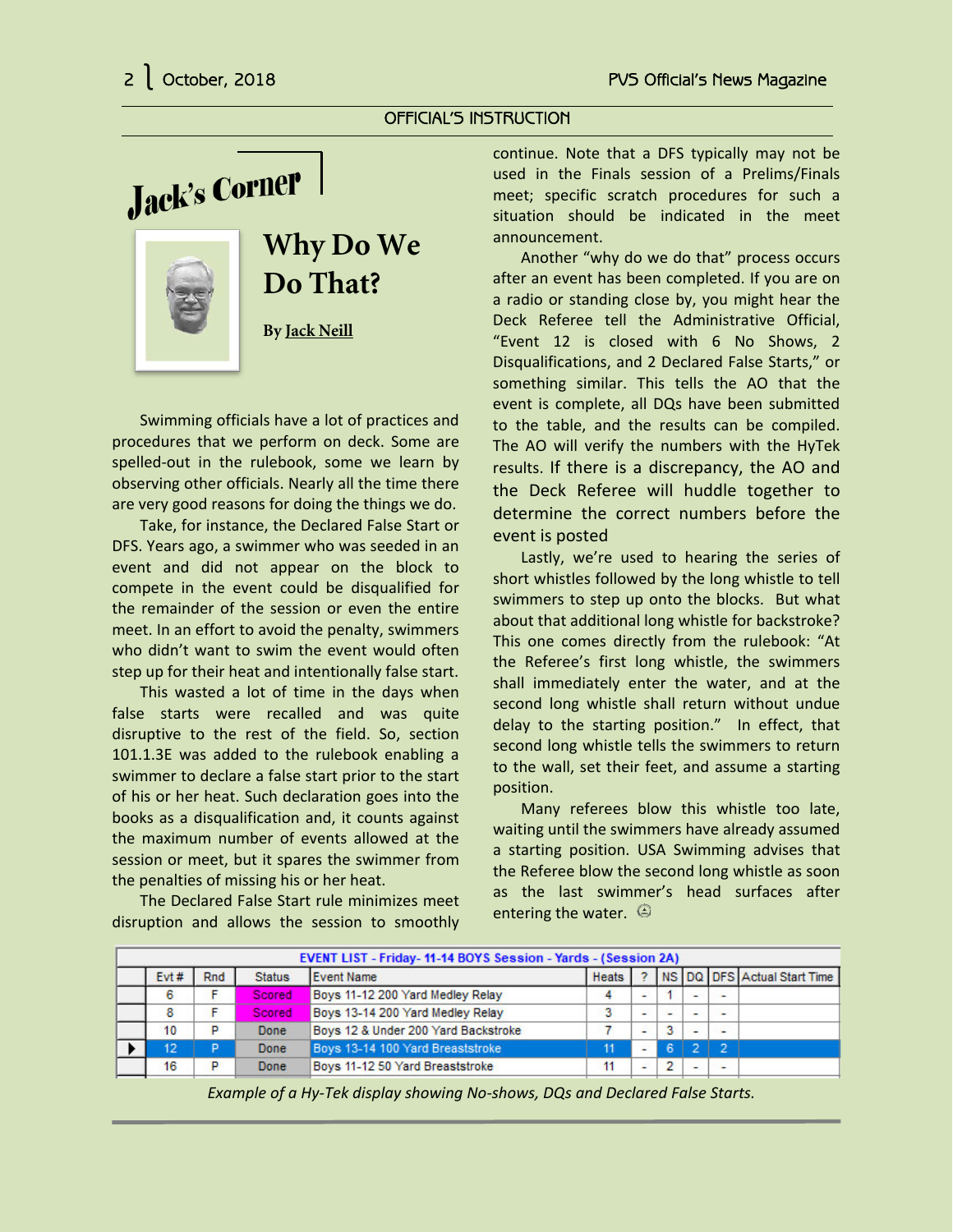#### **CONTINUUM**

### **The Sound Development of Young Athletes**

*A Negative Lesson from the Japanese National Soccer Team*

#### **By Izumi Horikawa**

Ī

This past June in Russia, my home country's national soccer team advanced to the second round in the World Cup 2018 despite losing their final game in the first round. Specifically, towards the end of that game, Japan just kept passing the ball around, without trying to draw or win the game. They successfully led themselves to the next stage (an advance based on the sixth category of tiebreakers, namely fewer yellow/red cards) by appearing to have purposely lost by leaving the score at 0-1. Though there was much debate on the move, what they did was within the rules and regulations.

If I were in my late teens or early 20's and, I had a wish to advance on a world stage, I would've agree with their strategic decision. In those days, I was even supportive of a high school baseball team who gave five consecutive intentional walks to a once super-talented high schooler, Hideki Matsui, who later played for the Yankees.

Being older, having raised two children and, having been a long-time volunteer for young athletes, my concerns with such situations are much more than the recognition of the strategic cleverness I used to advocate. Is that the educational message I really wish to convey?

As parents in the swimming and other athletic communities, we should always instruct our student athletes to prioritize efforts that achieve their best performances. I believe that an important mission of our volunteering activities is to support the sound development of athletes in not only the physical aspects, but also in the mental, ethical, and social qualities.

Japan's National team, as an example of what not to be, has reminded me of the role that sports can play in the education and development of youth, as well as our own responsibility as adults, parents, and meet volunteers/officials in order to foster a culture and environment that values fairness, integrity,

and respect. Sometimes the most strategic response is not the most honorable.

Let me conclude by sharing with you my favorite words from an umpire-in-chief who volunteered for over 20 years at the Japanese national high school baseball championships: "*When you umpire a high school baseball game, you must be prepared to become a teacher for all players and, possibly, for all students cheering and watching the game as well*."

## **Know Your Rule Book**

*Underwater Recovery in Butterfly – Prior to the Touch*

#### **By Jay Thomas**

**(***Chair, Rules and Regulations Committee. USA-S***)**

Questions sometimes arise regarding what constitutes an underwater recovery in butterfly prior to the touch at the turn and finish. The last sentence of USA Swimming Rule 101.3.2, "Stroke," governs. "*Both arms must be brought forward simultaneously over the water and pulled back simultaneously under the water throughout the race*." The Official Glossary is also relevant to the discussion regarding the definition of the *arm* – "*That part of the body that extends from the shoulder to the wrist*."

With the above language, the official can determine the legality of the following observations:

1. Just prior to the touch, a swimmer with outstretched arms moves the hands down and back up, and then touches the wall. The rule requires that if the arms are pulled back, they must be recovered over the water. In this case only the hands moved and not the arm – so this would not be a violation.

2. Just prior to the touch, a swimmer separates their arms, moves them back together, and then touches the wall. This swimmer's arm movements did not constitute a pull and therefore this would not be a violation.

3. Just prior to the touch, the swimmer's arms move backwards as if they were beginning a stroke, and are then pushed forward under the water. This is then followed by the touch.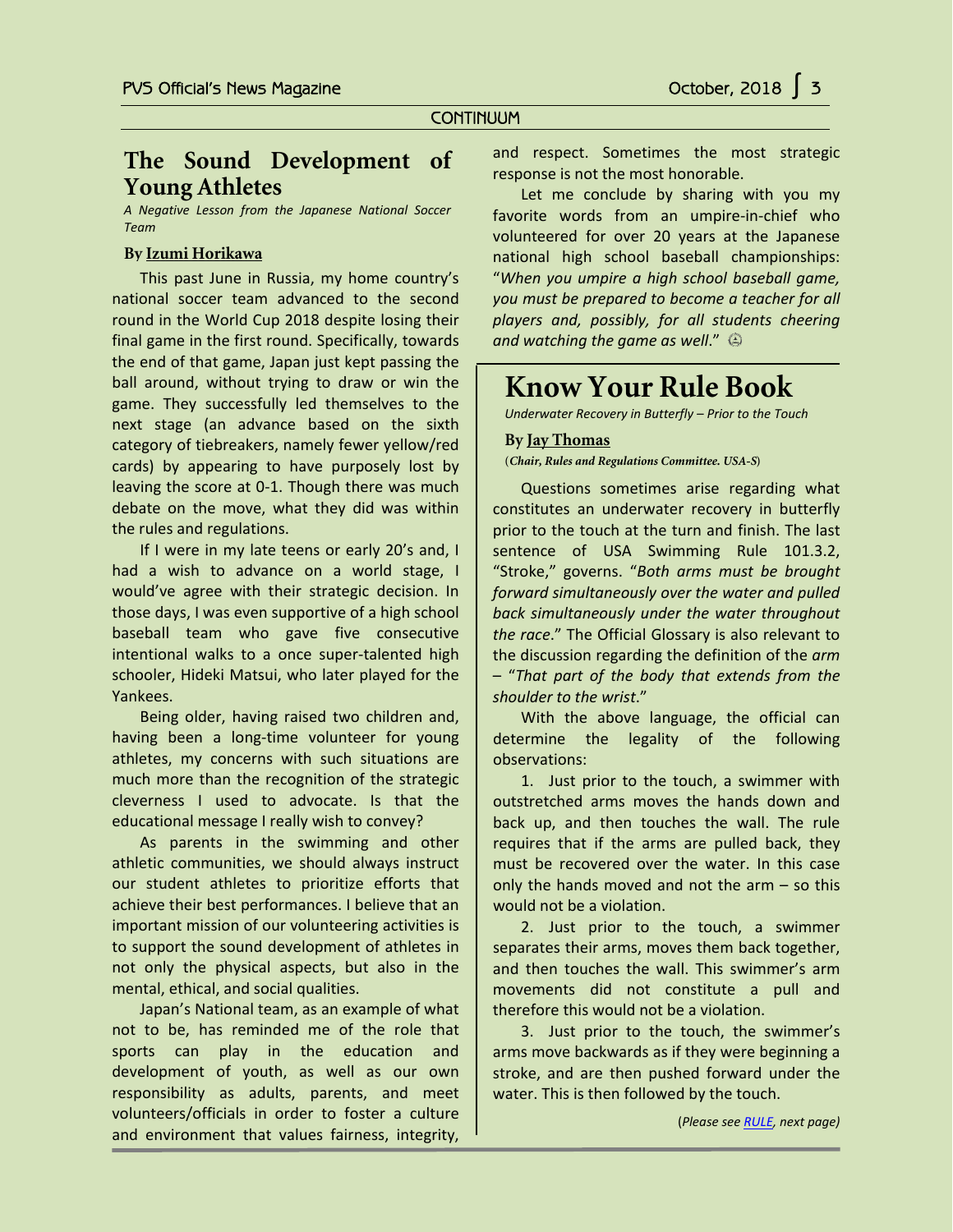### **CONTINUUM**

## <span id="page-3-0"></span>*Rule*

*(Continued from previous)*

Since the swimmer pulled the arms back, by rule, they must then be recovered over the water. This swimmer pushed the arms forward under the water after pulling; and that is a violation. The judge should recommend to the Referee that the swimmer be disqualified for performing an underwater recovery.

The key to making the determination is that what was observed was an underwater recovery. This with the understanding that the arm being pulled back is what drives the requirement to recover over the water. Judges should consciously think: are the arms pulled back requiring arm recovery over the water?

As always, if there are any doubts as to what was observed, give the benefit of the doubt to the swimmer.

## **Looks Don't Last**

### **By Barb Ship**

Last year we created a line of PVS apparel meant to enhance your appearance on and off the deck. I think this service is worthwhile since no other mechanism, other than garnering a white shirt at an event, is available for acquiring "official" PVS logo clothing. I fault myself for not advertising it better. So, here we go...

If you have any questions about any of the items, just contact the vendor, Vicki Townsend, at Vicki@CCVpromotions.com or Text 317.691.740. (Feel free to contact me as well! I have purchased quite a few items!) What a great way to start off a new PVS swimming season with new customized apparel!

(*Editor's Note: Ms. Ship has informed the news magazine that due to slow sales, it is no longer cost effective to maintain the site and it will cease operations December 31st, 2018.)*

# **Diversity in the Water and On Deck**

### **By Kristian Greene**

Hosted by DCWAVE and held at the Takoma Park Aquatic Center, the annual Black History Month Swim meet has been growing in popularity with the athletes and this year's attendance by spectators was the highest in its thirty-two year history.

Supporting diversity in all aspects of swimming, none was more apparent that the diversity achieved by PVS Officials in support of this historic meet.  $\circledA$ 



*PVS Officials at the Black History Month Meet. (courtesy of k. greene)*

# **Deck Pass – What's In It for Officials?**

### **By Tim Husson**

About seven years ago, USA Swimming released a smartphone app called Deck Pass. The purpose of the app was to allow swimmers, parents, and coaches the ability to track their swimming accomplishments. A later version allowed officials to link Deck Pass to their USA Swimming account and display their registration status in the app. In the past, to view their certification and officiating history, officials had to log into the USA Swimming website and use the Officials Tracking System (OTS). All officials must possess a USA Swimming account to access the online tests.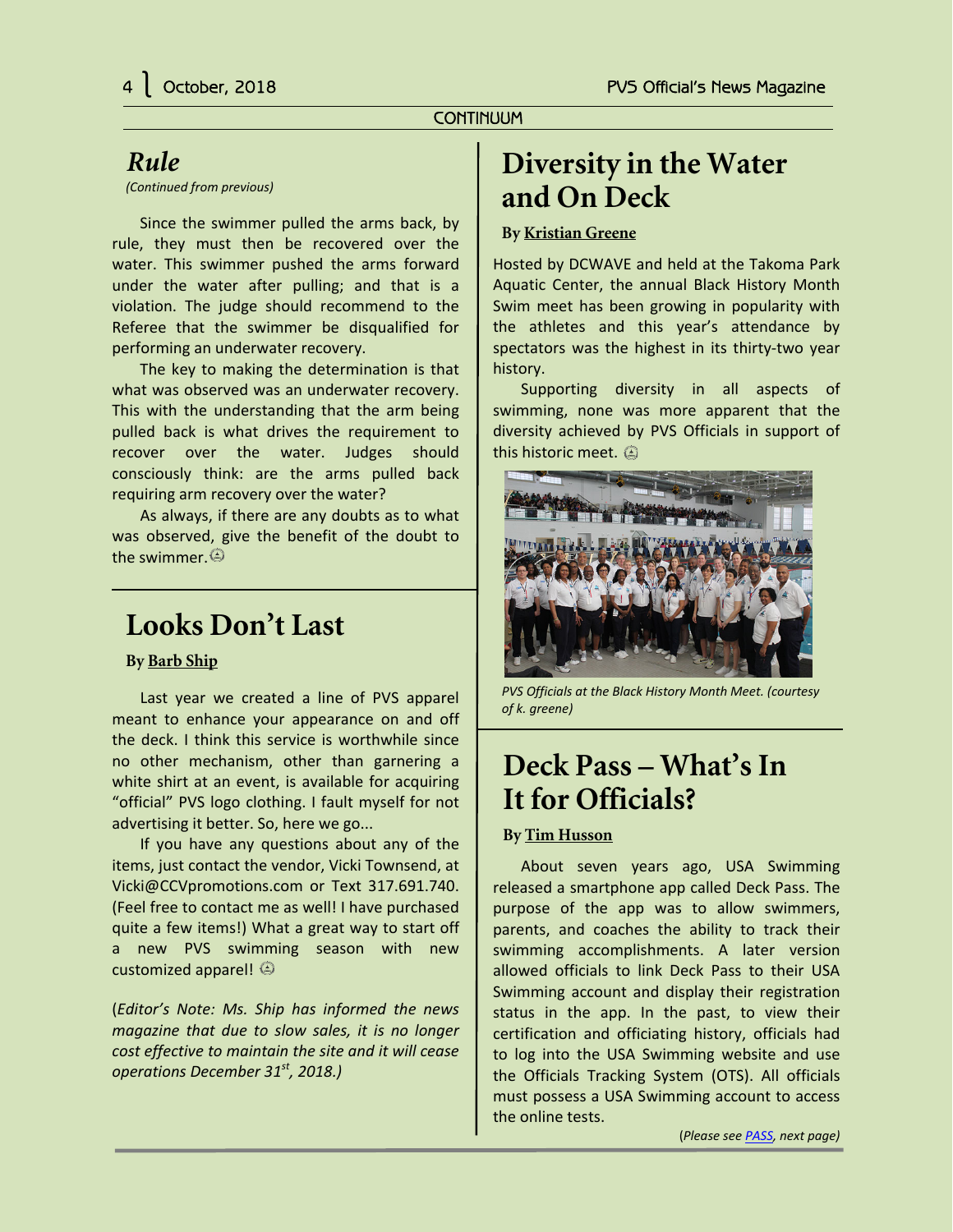### **CONTINUUM**

## *Pool*

<span id="page-4-0"></span>ī

*(Continued from Page ONE)*

Although Vespasian did not live to see the Colosseum finished (it was completed by his successor, Titus, in AD 80,) it was not the last time water would be brought to this site.

As we see the Colosseum now, the structure that comprises the "floor" is actually the hypogeum, or "underground". This collection of rooms and tunnels was built at the direction of Vespasian's younger son Domitian, who would succeed Titus.

Although little remains of the original floor, which would have been the roof of the hypogeum, what is known is that it was made from wood and was covered with sand; the Latin



*The Colosseum interior and hypogeum as seen from the reviewing stands (modern day). (courtesy of s. strazza)*

word for sand being *arena*. So, how then does this explain how water was again used at this site?

Occurring before the gladiatorial games as we understand them, the Romans would flood the Colosseum and stage mock naval battles as entertainment making the Colosseum the second largest "pool" venue ever constructed.

Prior to the hypogeum's construction, the Aqua Claudia aqueduct had been enlarged to support flooding the base of the Colosseum, which, according to historical record and evidence from archeological digs at the site, could be done quite rapidly.

### *Pass*

#### *(Continued from Page ONE)*

Two years ago, the new USA Swimming website introduced a Deck Pass application. Now, when an official logs into their online account, they have the option to view his or her Deck Pass. This deck pass shows the current registration status including expiration dates for your registration, Athlete Protection Training (APT), and Background Screen (BGC). In addition, it displays all the information for that official retrieved from OTS.

Deck Pass lists all your officials' certifications (both PVS and National) and their expiration dates. It lists your meets with the positions and sessions worked along with all of your activities such as clinic attendance. Also to be found are any and all online tests you have completed and your test scores. And, it works well on mobile devices.

Why is Deck Pass important to officials? To certify or re-certify, we need to have clinic attendance documented and a minimum number of officiating sessions worked per year With our annual need to register with USA Swimming, take APT every two years, renew our BGC every two years, and position re-certify every two years, an application that can keep us apprised of our status with what is expiring and what is current, is invaluable.

With the importance of these requirements, it is vital that the information in Deck Pass be accurate. To ensure your meets and activities are accurately recorded, make sure you legibly sign in at meets worked and clinics attended. This will make it easier for meet referees, club officials' chairs, and clinic instructors to properly record your attendance. Since mistakes do sometimes happen, periodically check your Deck Pass to make sure all of your meets and activities have been recorded. Contact the appropriate meet referee or clinic instructor if you notice any errors or omissions.

*You will find instructions on how to log into Deck Pass and check your status at*: [https://www.pvswim.org/official/misc/Check\\_your\\_status.pdf.](https://www.pvswim.org/official/misc/Check_your_status.pdf)